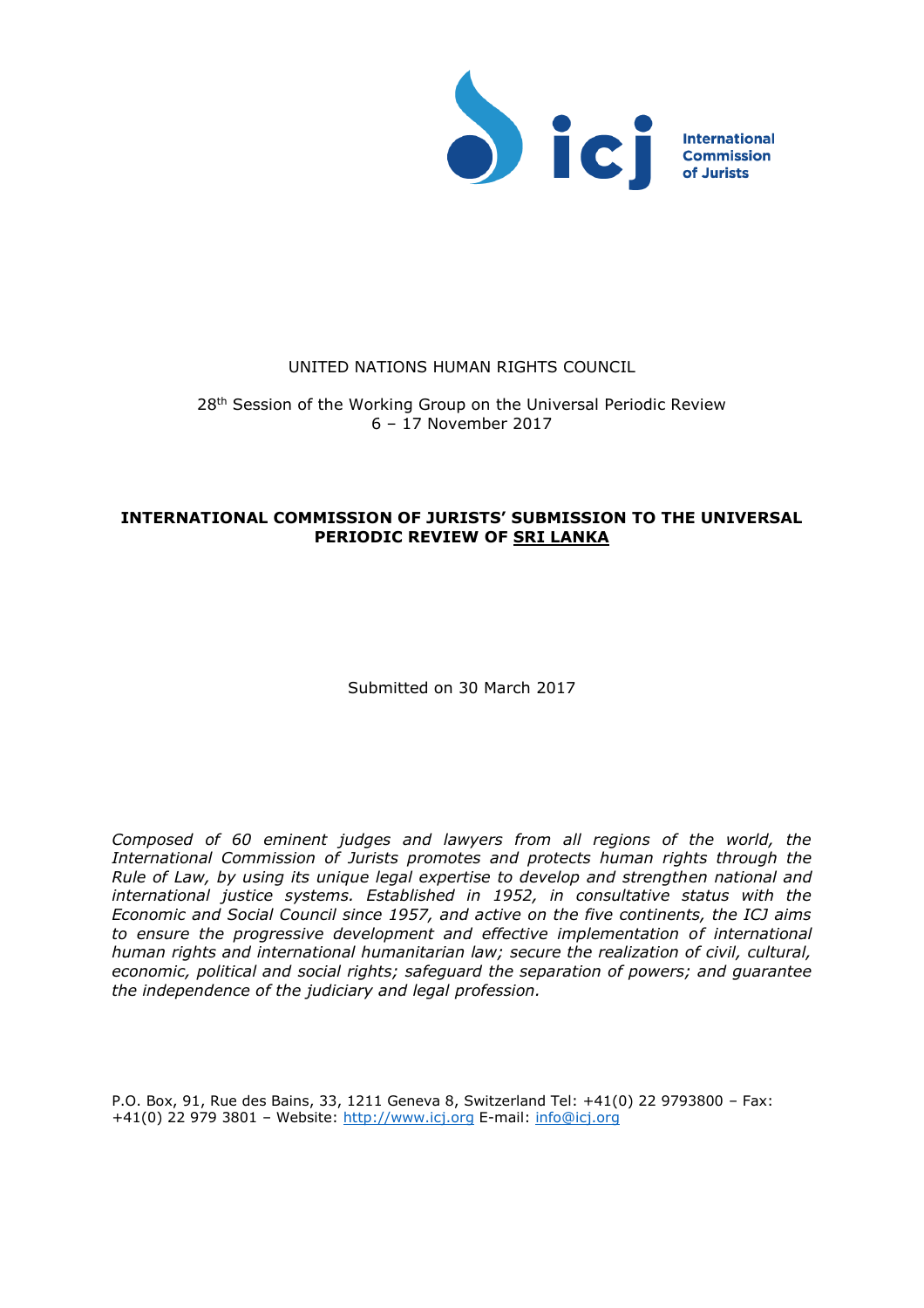## **SUBMISSION OF THE INTERNATIONAL COMMISSION OF JURISTS TO THE UNIVERSAL PERIODIC REVIEW OF SRI LANKA**

#### **Introduction**

1. The International Commission of Jurists (ICJ) welcomes this opportunity to contribute to the third cycle of the Human Rights Council's (HRC) Universal Periodic Review (UPR) of Sri Lanka.

2. The present submission focuses primarily on the period following the change of government in 2015 though the review period also covers the final two years under the former government. In this submission, the ICJ draws the attention of the HRC's Working Group on the UPR and that of the HRC itself to its concerns about the Government of Sri Lanka's (GOSL) respect for its human rights obligations, in particular, in relation to the following issues:

- a) Transitional justice;
- b) Enforced disappearances;
- c) Torture and cruel, inhuman or degrading treatment;
- d) Detention;
- e) Counter-terrorism; and
- f) Impunity.

3. With respect to each of the above-mentioned concerns, the ICJ calls upon the Working Group on the UPR and the Human Rights Council to make a number of recommendations to the Sri Lankan authorities.

## **(a) Transitional justice**

4. Following the statement by Foreign Minister Samaraweera at the general debate of the 30th session of the Human Rights Council on 14 September 2015, 1 the Human Rights Council adopted a consensus resolution 30/1 titled 'Promoting reconciliation, accountability and human rights in Sri Lanka,' in October 2015.<sup>2</sup> However, notwithstanding the undertakings of the GOSL detailed in the above-mentioned resolution with regard to the rights to truth, justice, reparations and guarantees of non-recurrence, the recent comprehensive report by the Office of the High Commissioner for Human Rights (OHCHR)<sup>3</sup> presented during the  $34<sup>th</sup>$ session of the HRC (27 February to 24 March 2017) noted that,

"Eighteen months after the adoption of resolution 30/1, Sri Lanka has made some measure of elementary progress in reconciliation, in addressing the root causes of the conflict and in truth-seeking. Stronger, tangible results need to be forthcoming without further delay to prevent any further dissipation of hard- earned trust."<sup>4</sup>

6. Comprehensive, participatory and broad national public consultations on reconciliation mechanisms were undertaken by eleven eminent persons in accordance with the GOSL's commitments set out in UNHRC resolution  $30/1<sup>5</sup>$  with a view to informing the design and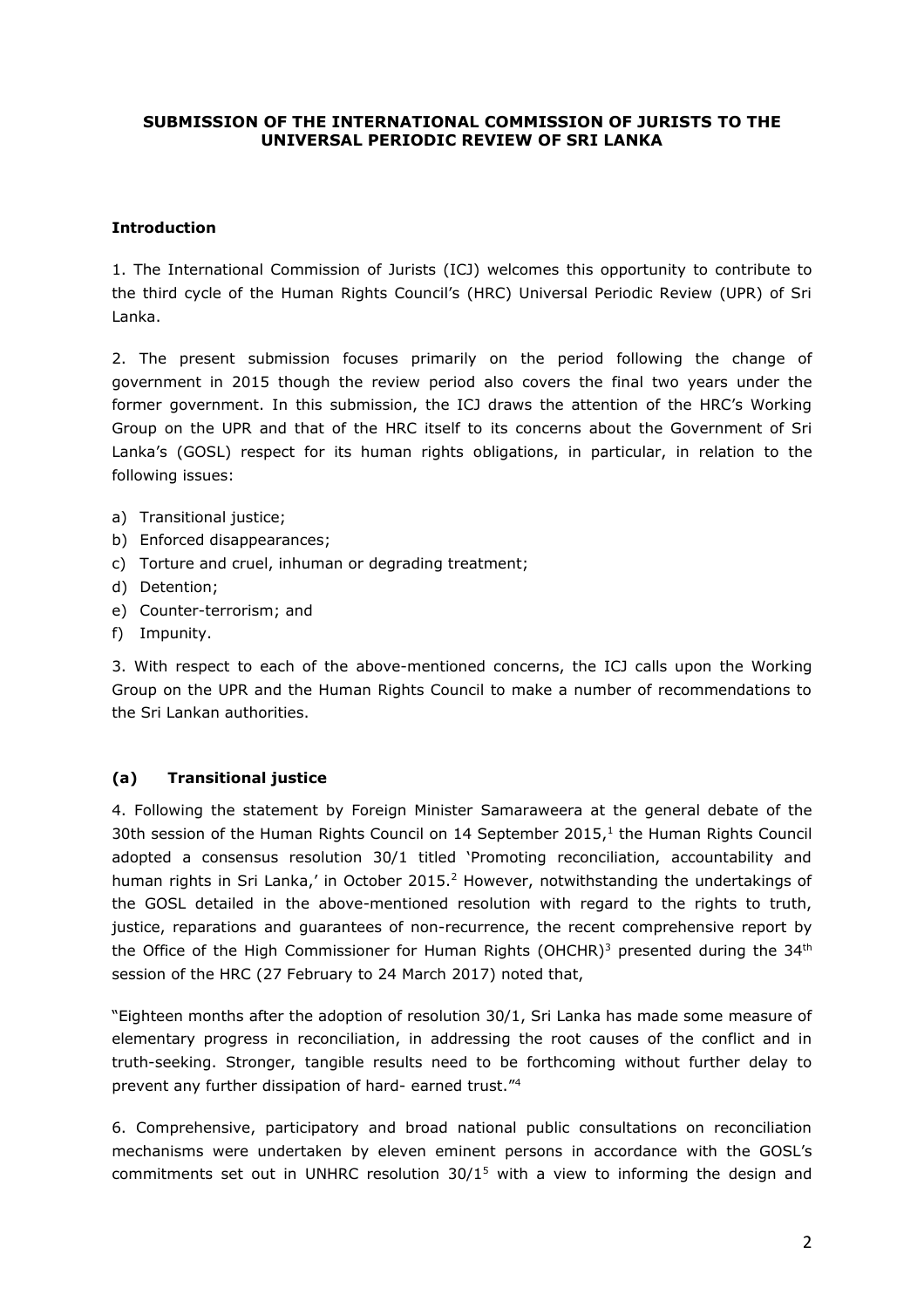implementation of these processes. However, since the release of the final report by the Consultation Task Force (CTF) on reconciliation mechanisms, <sup>6</sup> several government ministers have dismissed its contents and recommendations.<sup>7</sup> The ICJ called for GOSL to implement CTF recommendations to deliver justice for victims of human rights.<sup>8</sup>

7. One of the four mechanisms promised, the Office on Missing Persons (OMP), was established through legislation even before public consultations were concluded.<sup>9</sup> However, it is yet to be operational following proposals to amend its powers.<sup>10</sup> The promised truth seeking mechanism, the Office of Reparations, and the Judicial mechanism with special counsel are yet to be established. It is particularly concerning that the GOSL is backtracking $11$ on its stated commitment to involve 'Commonwealth and other foreign judges, defence lawyers and authorized prosecutors and investigators'.<sup>12</sup>

8. A number of additional commitments such as security sector reform, demilitarization of the conflict affected areas, returning land to rightful civilian owners, repealing the Prevention of Terrorism Act (PTA) and full implementation of the 13<sup>th</sup> Amendment to the Constitution, are all currently pending. The GOSL committed through a second consensus resolution at the 34<sup>th</sup> session of the HRC to implement these commitments over a period of two years, <sup>13</sup> however there is no publicly available timeline on when the government plans to implement the rest of these commitments.

## **(b) Enforced Disappearances**

9. The ICJ remains profoundly concerned about the lack of accountability for enforced disappearances. Despite a change in government, the attitude of the leadership, which is to safeguard 'war heroes',<sup>14</sup> and the fact that cases of disappearances continued to be reported – even following the change of government – as recently as  $2016^{15}$  call into question the GOSL's commitment to ensuring an end to enforced disappearances.

10. A number of protests and hunger strikes,<sup>16</sup> including in 2017, is illustrative of the continuing agony of the families of the disappeared still searching answers almost eight years since the end of the war.

11. The Sri Lankan victims' experience in the pursuit of truth and justice for the large number of disappeared in the past has been abysmal, including with respect to a number of ad-hoc government initiatives, usually in the form of Presidential Commissions of Inquiry, established to inquire into tens of thousands of cases.<sup>17</sup> The OMP - which, as mentioned previously, was set up through legislation enacted in 2016 – is the latest in a series of measures to clarify the fate of missing persons. However, despite claims that the budget for the year 2017 has, in the interim, allocated over a billion Rupees for the office, it has yet to become operational.<sup>18</sup>

12. During the visit of the UN Working Group on Enforced or Involuntary Disappearances (WGEID)<sup>19</sup> in 2015, it was noted that the Working Group had transmitted more than  $12,000$ cases to the GOSL, of which 5750 are still outstanding.<sup>20</sup>It is crucial that GOSL carries out investigations in order to clarify the fate or whereabouts of the disappeared persons, and inform the Working Group of the results.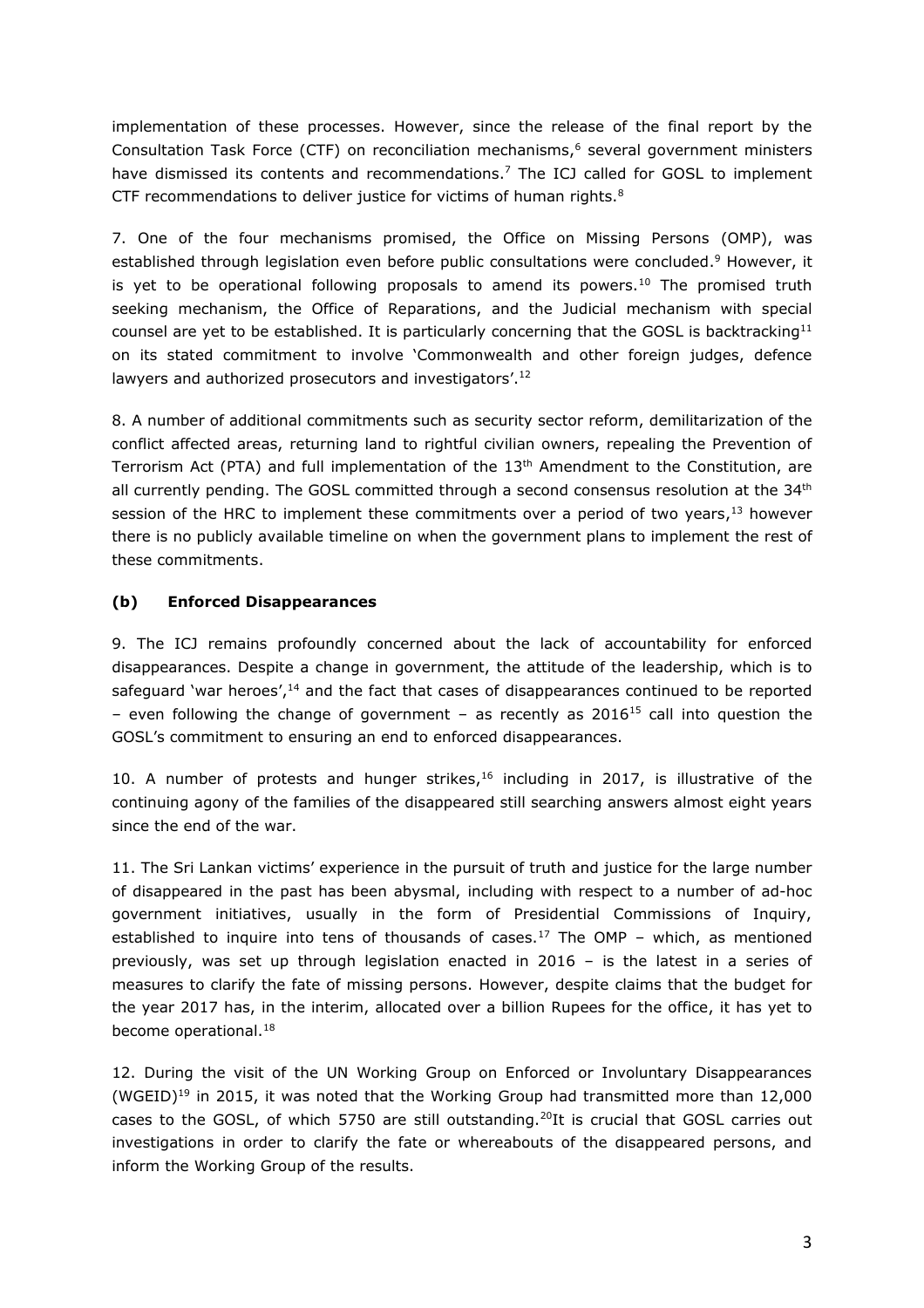13. In a welcome measure the GOSL ratified the International Convention for the Protection of All Persons from Enforced Disappearance in 2016 and enabling legislation was published in official gazette.<sup>21</sup> However the bill to give effect to the Convention, as currently drafted, fails to include provisions referencing the offense as a crime against humanity under aggravated circumstances, or as a continuing crime subject to retroactive application of the statute.

14. The Registration of Deaths (Temporary Provisions) Act No 19 of 2010 was amended by Parliament in 2016, and the issuance of Certificates of Absence was enabled, however it is unclear if the certificates have been yet issued. A number of recommendations emerging from public consultations around the certificate were not incorporated, including to rename its title, extend the validity period beyond two years and to include a provision to cancel any Certificates of Death already issued in place of a Certificate of Absence for families who are uncertain of the fate of their loved ones, were not heeded.<sup>22</sup>

## **(c) Torture and cruel, inhuman or degrading treatment**

15. Sri Lanka ratified the Convention Against Torture or Other Cruel, Inhuman or Degrading Treatment or Punishment (CAT) in 1994 and enacted domestic legislation giving effect to it.<sup>23</sup> Sending a welcome symbolic message, President Maithripala Sirisena in July 2016 joined the Human Rights Commission of Sri Lanka's (HRCSL) launch of its Anti-Torture Campaign to eradicate torture, especially in police custody.<sup>24</sup> The HRCSL<sup>25</sup> and the Office of the President<sup>26</sup> also issued Directives to be followed by law enforcement authorities when arresting persons under the PTA.

16. Despite these welcome moves, complaints received by the HRCSL illustrate that 'torture is routinely used in all parts of the country regardless of the nature of the suspected offence for which the person is arrested.<sup>'27</sup>Reports indicate in particular that torture continues to be practiced by law enforcement authorities even following the change of government in 2015.<sup>28</sup>Alarmingly reports of deaths in police custody in disputed circumstances, including under torture, have continued.<sup>29</sup> In addition, investigations into these deaths continue to be conducted by members of the same police stations where the fatalities occured.<sup>30</sup>

17. Overcrowding and prison conditions were also observed during the visit of the Special Rapporteur on torture and other cruel, inhuman or degrading treatment or punishment to Sri Lanka in April 2016, where he stated that some detention centres were overcrowded by 200- 300%. 31

18. The report of the Special Rapporteur on torture and other cruel, inhuman or degrading treatment or punishment on his mission to Sri Lanka $32$  echoed concerns that were also raised in the Concluding Observations on the fifth periodic report of Sri Lankaby the UN Committee Against Torture (UNCAT).<sup>33</sup> The Committee identified a number of concerns including but not limited to, allegations of routine torture during police detention, alleged "white van" abductions and torture in unacknowledged detention facilities $34$  – which the government claims are now no more  $-$  <sup>35</sup> and inadequate investigations into allegations of torture and illtreatment. The Attorney General, who headed the government delegation during the examination of the report of Sri Lanka by the UNCAT, however reiterated that Sri Lanka remained committed to a zero tolerance policy on torture.<sup>36</sup> However, his own department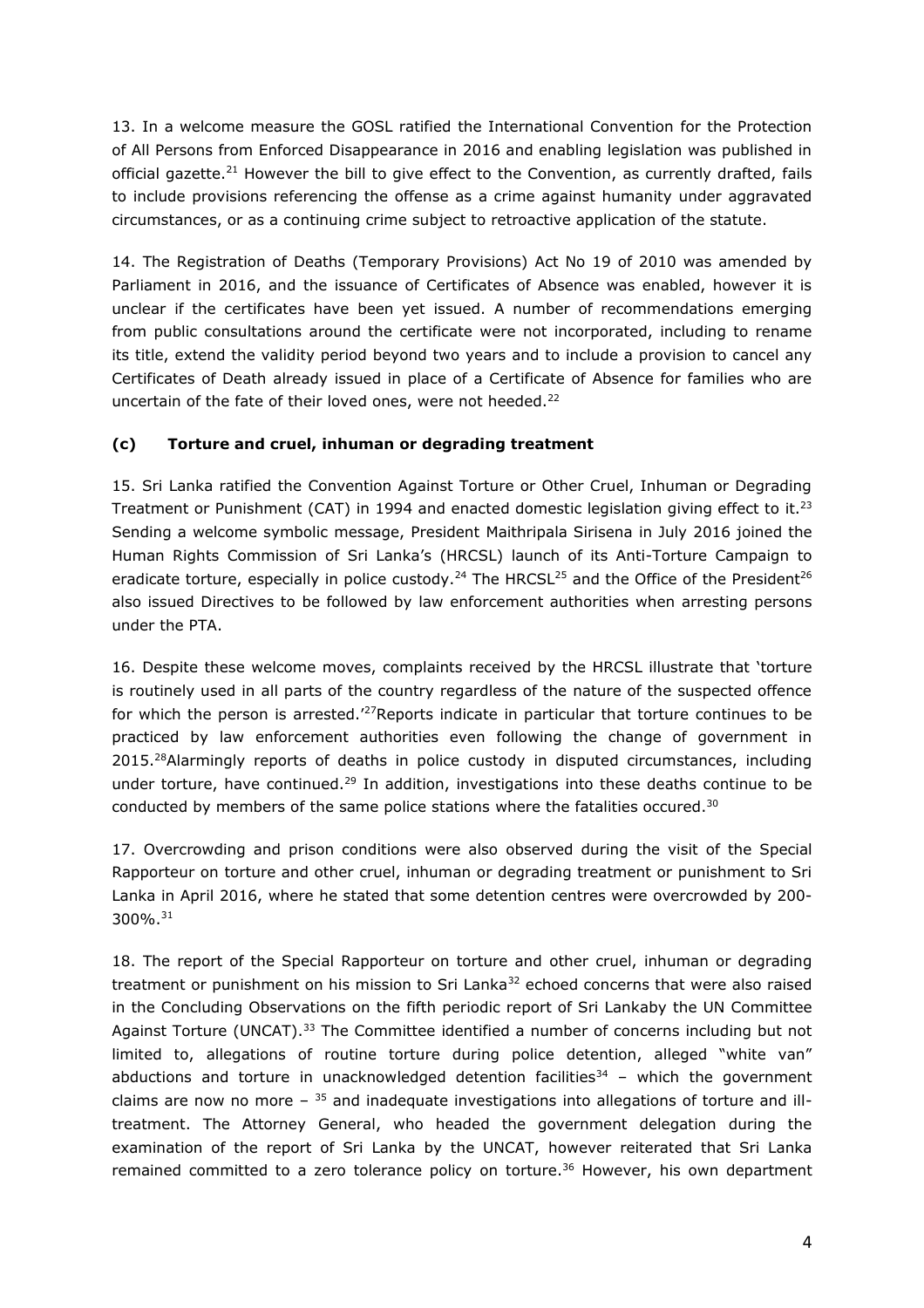has been criticized for its lack of willingness to take action against police officers.<sup>37</sup> The GOSL also came under heavy criticism $38$  for its decision to include Sisira Mendis, the Deputy Inspector General (DIG) of the Criminal Investigations Department (CID) during the former government, whose department has been accused of having carried out torture<sup>39</sup>, in the Sri Lankan delegation to UNCAT.

19. In this context it is concerning that the GOSL is seeking to bring in amendments to the Criminal Procedure Code (CrPC) seeking to legislate restrictions for detainees to access legal counsel. This will be elaborated in the section below on Detention.

# **(d) Detention**

20. Unlisted detention centres, deaths in custody in disputed circumstances, and detention conditions in detention centres, continue to give rise to concern, as mentioned above. Given the widely documented and acknowledged $40$  instances of torture in detention, it is alarming that the GOSL is seeking to curtail detainees' access to legal counsel through an amendment to the CrPC.<sup>41</sup> The Amendment Bill in question was proposed as an improvement to a previous Amendment Bill,<sup>42</sup> which sought to restrict a detainee's access to counsel till after the first statement is recorded by the Police. This Bill was withdrawn heeding calls from the HRCSL, the Bar Association and other stakeholders.

21. The present proposals are inconsistent with the fundamental rights such as the right to a fair trial, to freedom from torture and access to legal representation. These rights are enshrined in the Constitution, as well as under international instruments, such as the ICCPR, by which Sri Lanka is bound.

# **(e) Counter-Terrorism**

22. Although the GOSL has undertaken to repeal the PTA, and to replace it with antiterrorism legislation in accordance with contemporary international best practices<sup>43</sup>, the draft "Policy and legal framework of the proposed Counter Terrorism Act of Sri Lanka" prepared by the government as a replacement to the PTA is arguably more problematic from a rule of law and human rights perspective than the original PTA; it is inconsistent with international best practices<sup>44</sup>, most notably because of the even more expansive breadth of offences falling under its purview, the inclusion of a mandatory 72-hour period of detention prior to a detainee being produced before a magistrate, the denial of prompt access to legal counsel and the admissibility into evidence of "confessions" made to a Police Officer in circumstances raising concern about whether they were freely made and other information that may have been unlawfully obtained.

23. The GOSL has since pulled this draft framework back and claimed that it is an "evolving draft<sup>"45</sup> and assured that "the formulation of the Policy and Legal Framework of the proposed Counter Terrorism Act has progressed in keeping with accepted international practices."46 Nevertheless, the process highlights a flawed, opaque, non-inclusive legal drafting process that continues to defer heavily to the security and defense establishment and an approach overwhelmingly deferential to purported State security objectives favored by the drafters.

24. The report of the Human Right Commission of Sri Lanka to UN Committee Against Torture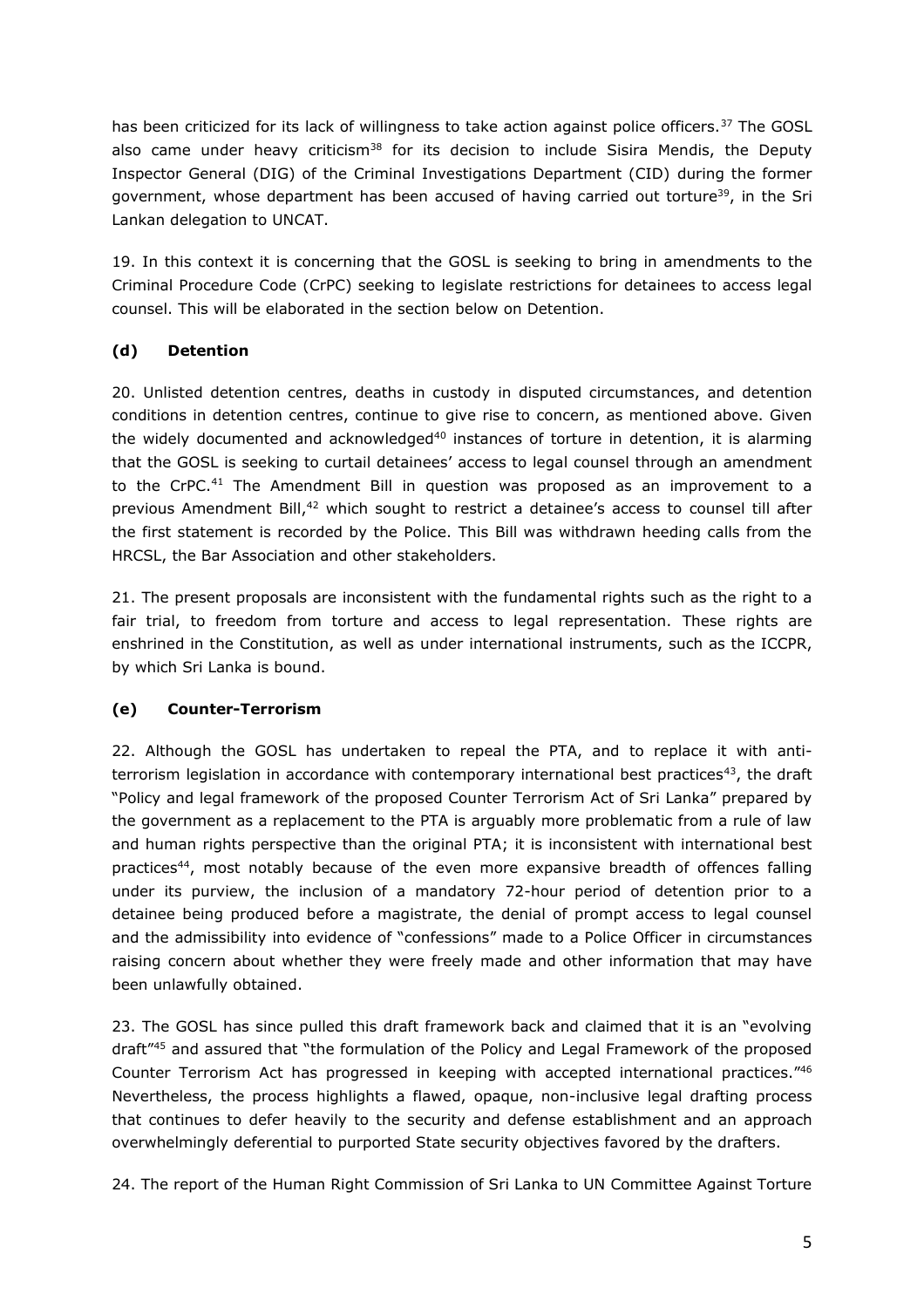stated that as at May 2016, 111 persons remained in remand custody under the PTA. 29 have not been indicted. The longest period a person has been on remand without indictment being filed is 15 years. The longest period a trial has been ongoing is since 2002, i.e. 14 years. 41 persons are appealing their sentences under the PTA with the longest period the person has been awaiting a decision being 14 years.<sup>47</sup>

## **(f) Impunity**

25. Justice and accountability for human rights violations is one of the key failings of consecutive governments. Such failing has justified calls for foreign participation in an accountability mechanism. A number of key emblematic cases have seen little progress despite the change of government in 2015. A handful of cases have witnessed some progress.

26. The 'Trinco Five' case<sup>48</sup>, where five ethnic Tamil students were fatally shot in January 2006 in Trincomalee<sup>49</sup>allegedly by members of the Special Task Force (STF),<sup>50</sup> has seen little progress since 12 STF members were arrested and subsequently released on bail in 2013.<sup>51</sup>

27. The case<sup>52</sup> of 17 humanitarian workers with the Paris-based Action Contre La Faim (ACF) who were killed at their compound in Muttur in August 2006, has also seen limited progress.<sup>53</sup> A presidential Commission of Inquiry commissioned by the former President in 2007 exonerated the Army and Navy in the massacre and stated it had insufficient evidence to identify the perpetrators.<sup>54</sup> In response to increasing international pressure, the former President directed a review of the case in July 2013, however little legal action is known to have taken since then.<sup>55</sup>

28. A few cases have seen limited progress following the change of government in 2015. The investigation into the murder of the Editor of the Sunday Leader, Lasantha Wickrematunge was reopened and his remains were exhumed in 2016 for a second autopsy, which revealed in March 2017 that his death was caused by stabbing by a sharp instrument,<sup>56</sup> as opposed to the previous finding that he had been shot. In October 2016, an apparent suicide note found in the pocket of a retired military officer confessed to the killing.<sup>57</sup> The case is currently under investigation.

29. Cartoonist and journalist Prageeth Eknaligoda was disappeared in January 2010, just days preceding Presidential elections. The Criminal Investigation Department (CID) investigation into the incident has revealed that he was detained in Colombo and later taken to an Army camp in Giritale.<sup>58</sup>A number of soldiers arrested in connection to the disappearance were all released on bail in October 2016.<sup>59</sup> The case is currently under investigation. The CID has informed the Mount Lavinia magistrate's court of the existence of a unit that operated outside the Army command structure and was used to target journalists and other dissidents under the control of Gotabhaya Rajapaksa, the brother of the former President and former Secretary of Defence. This information was based on the testimony of the former Army Commander Sarath Fonseka;<sup>60</sup> Rajapaksa has refuted it.<sup>61</sup>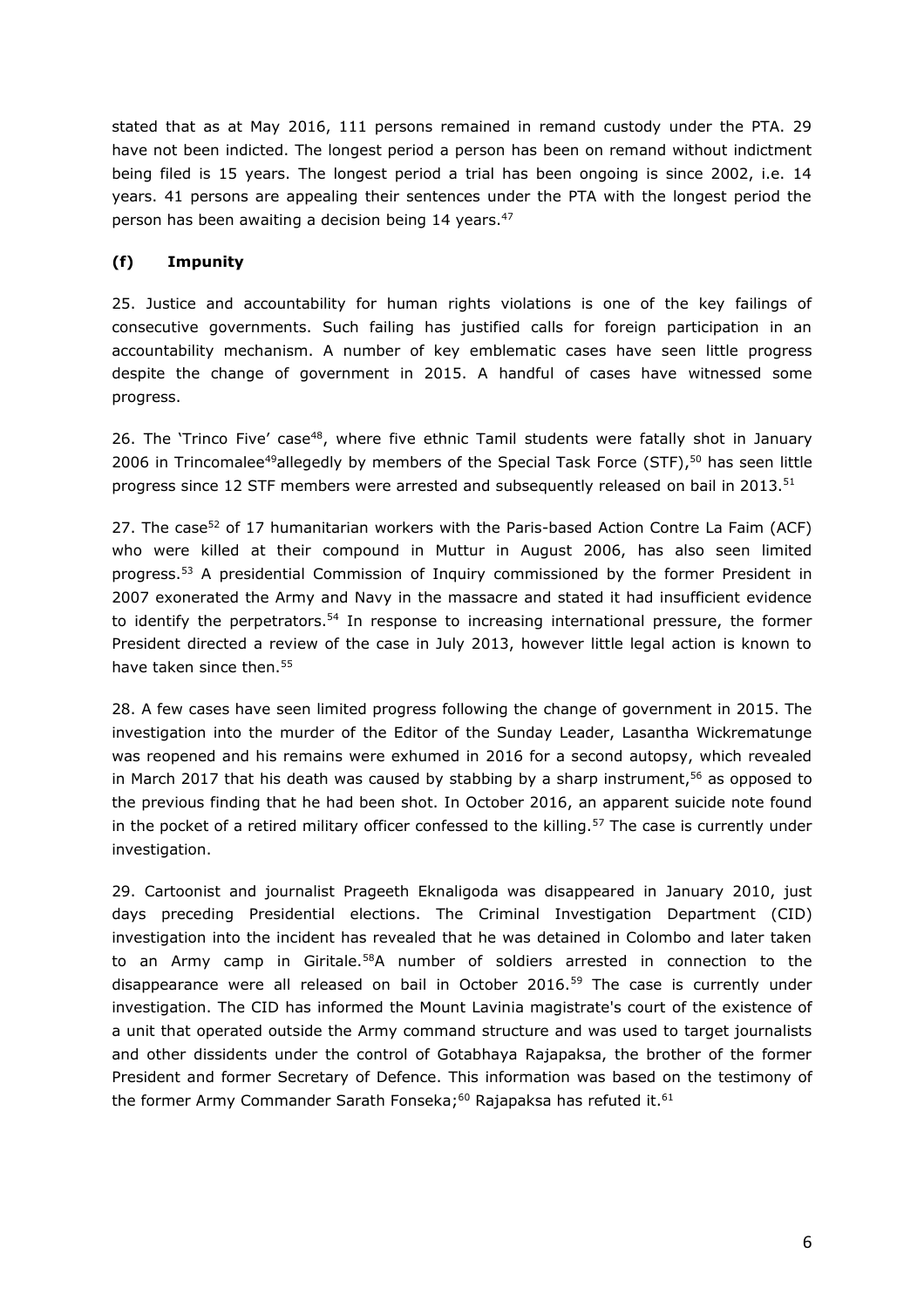#### **Recommendations**

30. In light of the concerns set out above, the ICJ calls upon the UPR Working Group and the Human Rights Council to recommend the following to the GOSL:

- Fully implement the recommendations of the CTF.
- Make public a timeline for implementing all of the commitments in UNHRC Resolution 30/1.
- Promptly investigate cases of enforced disappearances with a view to brining those responsible to justice, uncovering the truth and providing reparation and redress to the families of the disappeared.
- Carry out investigations into the outstanding cases transmitted by the WGEID in order to clarify the fate or whereabouts of the disappeared persons.
- Operationalize the OMP without further delay.
- Enact the Bill giving effect to the International Convention on Enforced Disappearance, with the inclusion of provisions specifically referencing the offense as a crime against humanity under aggravated circumstances and as a continuing crime subject to retroactive application of the statute.
- Take prompt action against police officers alleged to have practiced torture and cruel, inhuman or degrading treatment on detainees.
- Withdraw or amend sections of the proposed Amendment to the Code of Criminal Procedure (Special Provisions) Act, No. 2 of 2013 in line with international standards, in order to ensure that those arrested have prompt access to legal counsel.
- Repeal and replace the PTA with anti-terrorism legislation in accordance with contemporary international best practices, through a transparent process that includes consultation and input from the HRCSL, civil society and all relevant stakeholders.
- Release all PTA detainees or charge them with a recognizable crime.
- Conduct prompt and thorough investigations with a view to prosecuting those responsible for human rights violations, including those emblematic cases that have come to illustrate Sri Lanka's culture of impunity for human rights violations.

# **END NOTES**

l  $1$  Statement by Foreign Minister Samaraweera at the General Debate of the 30th Session of the UNHRC, 14 September 2015, available at: [http://www.mfa.gov.lk/index.php/en/media/media](http://www.mfa.gov.lk/index.php/en/media/media-releases/6178-slfm-hrc30)[releases/6178-slfm-hrc30](http://www.mfa.gov.lk/index.php/en/media/media-releases/6178-slfm-hrc30)

<sup>2</sup> UNHRC Resolution A/HRC/RES/30/1, available at:

http://www.mfa.gov.lk/images/stories/pdfs/docs/FINAL\_published -\_thirty\_slash\_one.pdf  $3$  Report of the OHCHR assessing progress in the implementation of UNHRC resolution  $30/1$ presented during the 34<sup>th</sup> session of the UNHRC, available at: [http://ap.ohchr.org/documents/dpage\\_e.aspx?si=A/HRC/34/20](http://ap.ohchr.org/documents/dpage_e.aspx?si=A/HRC/34/20)

<sup>4</sup> See paragraph 61 of Report of the OHCHR assessing progress in the implementation of UNHRC resolution 30/1 presented during the 34th session of the UNHRC, available at: [http://ap.ohchr.org/documents/dpage\\_e.aspx?si=A/HRC/34/20](http://ap.ohchr.org/documents/dpage_e.aspx?si=A/HRC/34/20)

<sup>5</sup> O.P. 3 of UNHRC Resolution A/HRC/RES/30/1

<sup>6</sup> Final report of the CTF, available at:

<https://drive.google.com/drive/folders/0Bxbk4wYolphwSXBKSElMYnhlYTg>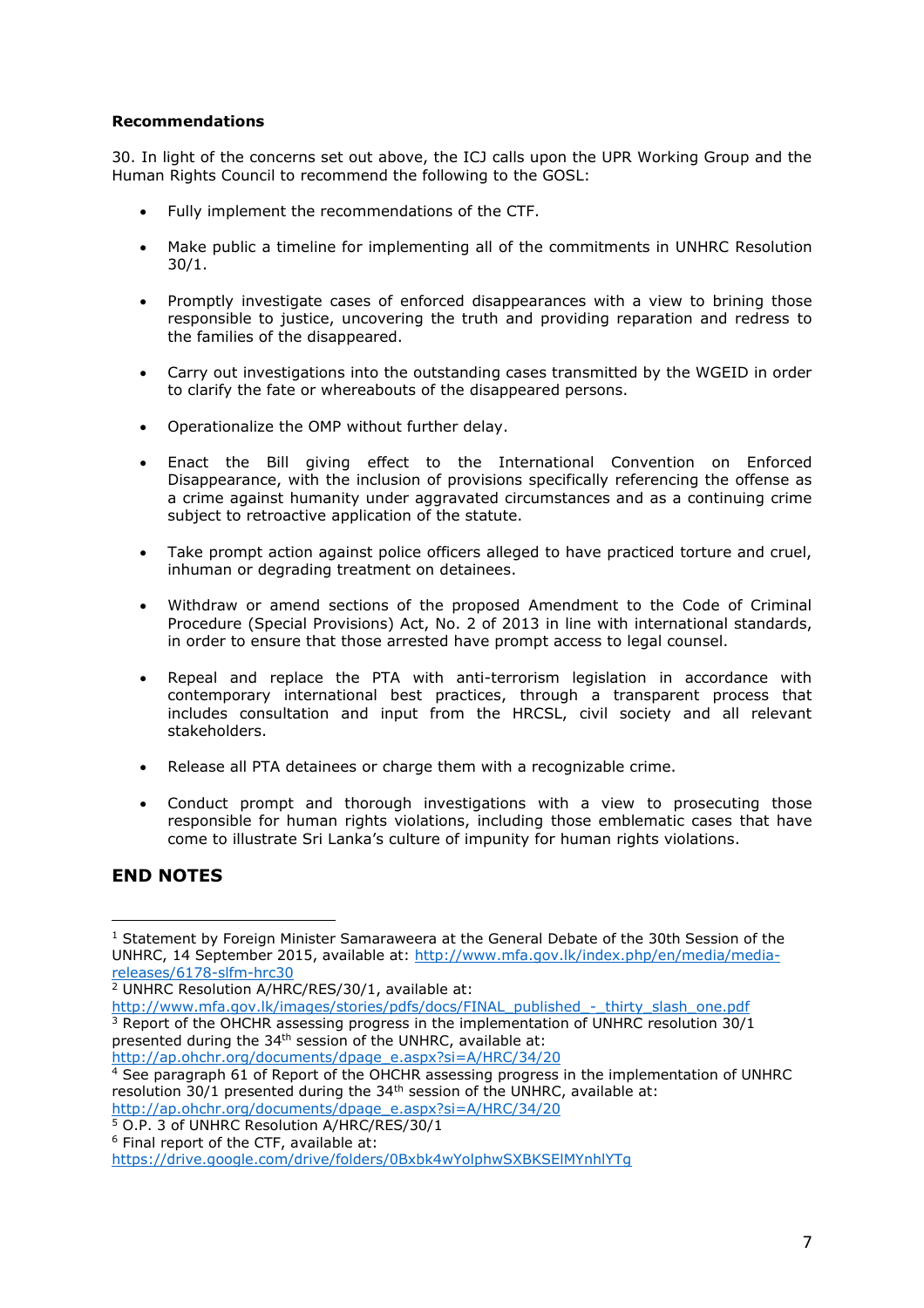i <sup>7</sup> For e.g. see *Sri Lanka Mirror,* "CTFRM report fulfills LTTE's needs- JHU", 12 January 2017, <http://srilankamirror.com/news/1384-ctfrm-report-fulfills-ltte-s-needs-jhu> and *Daily Mirror,* "I have no confidence in the CTF: Wijeyadasa", 06 January 2017, [http://www.dailymirror.lk/article/I](http://www.dailymirror.lk/article/I-have-no-confidence-in-the-CTF-Wijeyadasa-121817.html)[have-no-confidence-in-the-CTF-Wijeyadasa-121817.html](http://www.dailymirror.lk/article/I-have-no-confidence-in-the-CTF-Wijeyadasa-121817.html)

<sup>8</sup> ICJ statement, *Sri Lanka: implement Task Force recommendations to deliver justice for victims of human rights abuse*, available at: [https://www.icj.org/sri-lanka-implement-task-force](https://www.icj.org/sri-lanka-implement-task-force-recommendations-to-deliver-justice-for-victims-of-human-rights-abuse/)[recommendations-to-deliver-justice-for-victims-of-human-rights-abuse/](https://www.icj.org/sri-lanka-implement-task-force-recommendations-to-deliver-justice-for-victims-of-human-rights-abuse/)

<sup>9</sup> See Executive Summary of CTF Interim report on the OMP, available at:

[http://media.wix.com/ugd/bd81c0\\_92e14b9f69fb497caa5b818ff69a3213.pdf](http://media.wix.com/ugd/bd81c0_92e14b9f69fb497caa5b818ff69a3213.pdf)

 $10$  The Amendment Bill on the OMP seeks to repeal the paragraph giving the office the power 'to enter into agreements, as are necessary to achieve the mandate of the OMP, with any person or organization'. The Amendment Bill to the Act is available at:

[http://documents.gov.lk/files/bill/2017/3/05-2017\\_E.pdf.](http://documents.gov.lk/files/bill/2017/3/05-2017_E.pdf) The Act is available at: [http://documents.gov.lk/files/act/2016/8/14-2016\\_E.pdf](http://documents.gov.lk/files/act/2016/8/14-2016_E.pdf)

<sup>11</sup> For e.g. see *Ada Derana*, "No provisions in present constitution to bring foreign judges Mangala", 16 March 2017, [http://www.adaderana.lk/news/39657/no-provisions-in-present](http://www.adaderana.lk/news/39657/no-provisions-in-present-constitution-to-bring-foreign-judges-mangala)[constitution-to-bring-foreign-judges-mangala](http://www.adaderana.lk/news/39657/no-provisions-in-present-constitution-to-bring-foreign-judges-mangala) and *Ceylon News,* "Ranil rejects UN call for international judges in war crimes probe – VIDEO", 21 March 2017,

[http://www.ceylonews.com/2017/03/ranil-rejects-un-call-for-international-judges-in-war-crimes](http://www.ceylonews.com/2017/03/ranil-rejects-un-call-for-international-judges-in-war-crimes-probe-video/)[probe-video/](http://www.ceylonews.com/2017/03/ranil-rejects-un-call-for-international-judges-in-war-crimes-probe-video/) and *Daily Mirror*, "President rejects foreign judges", 07 January 2017, <http://www.dailymirror.lk/121833/President-rejects-foreign-judges>

<sup>12</sup> O.P. 6 of UNHRC Resolution A/HRC/RES/30/1. O.P. 1 of the UNHRC Resolution A/HRC/RES/30/1 further encourages GOSL to implement the recommendations contained in the OHCHR investigation on Sri Lanka (OISL report) calling for a hybrid court.

<sup>13</sup> UNHRC Resolution A/HRC/34/L.1, available at:

[http://www.un.org/ga/search/viewm\\_doc.asp?symbol=A/HRC/34/L.1](http://www.un.org/ga/search/viewm_doc.asp?symbol=A/HRC/34/L.1)

<sup>14</sup> The President is quoted as saying, 'As long as I am the President of this country, I will not allow for any international courts, international judges and international organizations to interfere with the internal affairs of Sri Lanka and the judiciary.' *Colombo Telegraph*, ""As Long As I Am The President, No International Participation In Judicial Process" Sirisena Declares", 09 July 2016, [https://www.colombotelegraph.com/index.php/as-long-as-i-am-the-president-no-international](https://www.colombotelegraph.com/index.php/as-long-as-i-am-the-president-no-international-participation-in-judicial-process-sirisena-declares/)[participation-in-judicial-process-sirisena-declares/](https://www.colombotelegraph.com/index.php/as-long-as-i-am-the-president-no-international-participation-in-judicial-process-sirisena-declares/)

<sup>15</sup> Reports indicate that, 'Alarmingly, cases of abductions continue to be reported, with at least 10 cases reported between 30th March and 30th June this year. At least two of those who disappeared have not returned, despite complaints to the Police and Human Rights Commission. Some have been reported to have been found in Police or remand custody after being abducted.' *Ruki Fernando*, "Latest measures to address disappearances in Sri Lanka", 24 August 2016, <https://rukiiiii.wordpress.com/category/fr-jim-brown/>

<sup>16</sup> *The New York Times*, "**'**Give Us Our Children Back': Hunger Strikers in Sri Lanka Demand Answers", 26 January 2017, [https://www.nytimes.com/2017/01/26/world/asia/sri-lanka-hunger](https://www.nytimes.com/2017/01/26/world/asia/sri-lanka-hunger-strike-missing.html?_r=0)strike-missing.html? r=0

 $17$  Foreign Minister Mangala Samaraweera stated that, 'We still cannot determine the exact number of disappearances as various reports have come up with various figures. The ICRC came up with a figure of 16,008 missing persons in the recent times, while the UN Working Group of Enforced Disappearances handed over a list of information on 12,000 missing persons to the Government. Out of them 5,100 were tri-forces personnel. The Paranagama report indicated the number of missing persons to be about 24,000.' *Daily News*, "OMP, a mechanism to help truth finding: Mangala", 12 August 2016, <http://dailynews.lk/2016/08/12/local/90327>

<sup>18</sup> Statement by Foreign Minister Mangala Samaraweera at the High Level Segment of the 34th Session of the UNHRC, available at: [http://www.mfa.gov.lk/index.php/en/media/ministers](http://www.mfa.gov.lk/index.php/en/media/ministers-statements/6861-fm-34hrc)[statements/6861-fm-34hrc](http://www.mfa.gov.lk/index.php/en/media/ministers-statements/6861-fm-34hrc)

<sup>19</sup> Report of the WGEID on its mission to Sri Lanka, available at:

[http://ap.ohchr.org/documents/dpage\\_e.aspx?si=A/HRC/33/51/Add.2](http://ap.ohchr.org/documents/dpage_e.aspx?si=A/HRC/33/51/Add.2)

<sup>20</sup> Preliminary observations of the WGEID at the conclusion of its visit to Sri Lanka, available at: <http://www.ohchr.org/EN/NewsEvents/Pages/DisplayNews.aspx?NewsID=16771&Lang=E>

 $21$  Bill to give effect to the Convention on Enforced Disappearances, available at:

[http://documents.gov.lk/files/bill/2017/3/175-2017\\_E.pdf](http://documents.gov.lk/files/bill/2017/3/175-2017_E.pdf)

 $22$  See pp. 222-224 of the Final report of the CTF, available at:

<https://drive.google.com/drive/folders/0Bxbk4wYolphwSXBKSElMYnhlYTg>

<sup>23</sup> Sri Lanka's Convention Against Torture Act, available at:

[http://www.hrcsl.lk/PFF/LIbrary\\_Domestic\\_Laws/Legislations\\_related\\_to\\_Torture/Convention%20a](http://www.hrcsl.lk/PFF/LIbrary_Domestic_Laws/Legislations_related_to_Torture/Convention%20against%20Torture%201994%20of%2022.pdf) [gainst%20Torture%201994%20of%2022.pdf](http://www.hrcsl.lk/PFF/LIbrary_Domestic_Laws/Legislations_related_to_Torture/Convention%20against%20Torture%201994%20of%2022.pdf)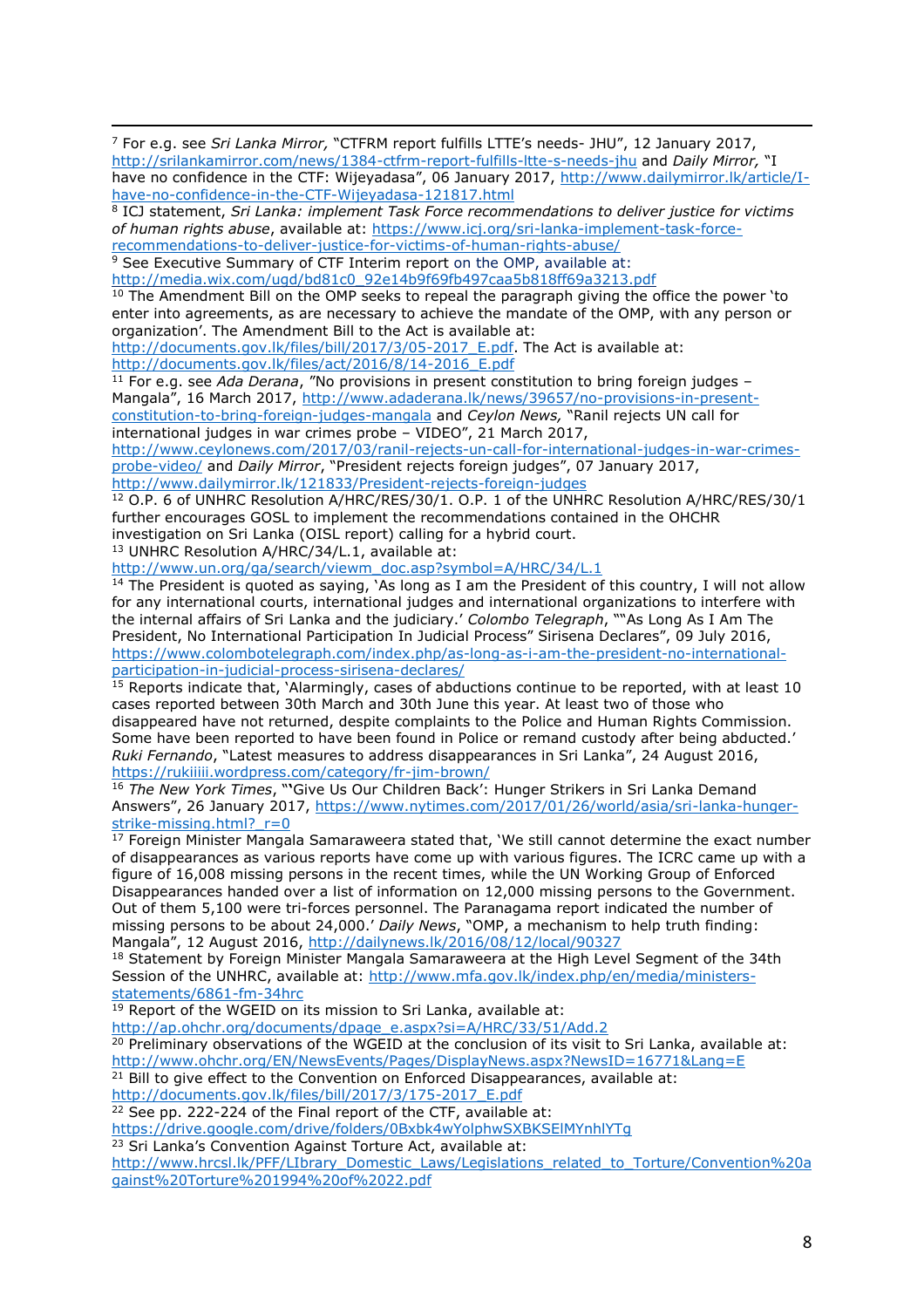i <sup>24</sup> *Daily FT*, "President joins Human Rights Commission's Anti-Torture Campaign", 02 July 2016, [http://www.ft.lk/article/552290/President-joins-Human-Rights-Commission-s-Anti-Torture-](http://www.ft.lk/article/552290/President-joins-Human-Rights-Commission-s-Anti-Torture-Campaign)[Campaign](http://www.ft.lk/article/552290/President-joins-Human-Rights-Commission-s-Anti-Torture-Campaign)

 $25$  Directives issued by the HRCSL on arrest and detention under the PTA, available at: [http://hrcsl.lk/english/2016/05/27/directives-issued-by-the-human-rights-commission-of-sri](http://hrcsl.lk/english/2016/05/27/directives-issued-by-the-human-rights-commission-of-sri-lanka-on-arrest-and-detention-under-the-prevention-of-terrorism-temporary-provisions-act-no-48-of-1979/)[lanka-on-arrest-and-detention-under-the-prevention-of-terrorism-temporary-provisions-act-no-](http://hrcsl.lk/english/2016/05/27/directives-issued-by-the-human-rights-commission-of-sri-lanka-on-arrest-and-detention-under-the-prevention-of-terrorism-temporary-provisions-act-no-48-of-1979/)[48-of-1979/](http://hrcsl.lk/english/2016/05/27/directives-issued-by-the-human-rights-commission-of-sri-lanka-on-arrest-and-detention-under-the-prevention-of-terrorism-temporary-provisions-act-no-48-of-1979/)

<sup>26</sup> *Colombo Page*, "Sri Lankan President issues new directives to police and armed forces on arrests under PTA", 19 June 2016, [http://www.colombopage.com/archive\\_16B/Jun19\\_1466353649CH.php](http://www.colombopage.com/archive_16B/Jun19_1466353649CH.php)  $27$  Report of the HRCSL to the UN Committee Against Torture (UNCAT), available at: [https://docs.google.com/document/d/1Cc3lCXzqXNkO0Ab\\_SPnqkCxb78DoCBWZu7XNA3BZQF4/edi](https://docs.google.com/document/d/1Cc3lCXzqXNkO0Ab_SPnqkCxb78DoCBWZu7XNA3BZQF4/edit)

[t](https://docs.google.com/document/d/1Cc3lCXzqXNkO0Ab_SPnqkCxb78DoCBWZu7XNA3BZQF4/edit) <sup>28</sup> ITJP Report, *Silenced: Survivors of Torture and Sexual Violence (2016),* available at: <http://www.itjpsl.com/reports/silenced-report>

<sup>29</sup> Report of the HRCSL to UNCAT states that, 'There continue to be reports of deaths of suspects in police custody. In 2012 the Commission received nine complaints, three in 2013, eight in 2014, seven in 2015 and in 2016 two complaints to date.' Report is available at:

[https://docs.google.com/document/d/1Cc3lCXzqXNkO0Ab\\_SPnqkCxb78DoCBWZu7XNA3BZQF4/edi](https://docs.google.com/document/d/1Cc3lCXzqXNkO0Ab_SPnqkCxb78DoCBWZu7XNA3BZQF4/edit) [t](https://docs.google.com/document/d/1Cc3lCXzqXNkO0Ab_SPnqkCxb78DoCBWZu7XNA3BZQF4/edit)

<sup>30</sup> *Ibid*

<sup>31</sup> Preliminary observations and recommendations of the Special Rapporteur on torture and other cruel, inhuman and degrading treatment or punishment, Mr. Juan E. Mendez on the Official joint visit to Sri Lanka – 29 April to 7 May 2016, available at:

<http://www.ohchr.org/EN/NewsEvents/Pages/DisplayNews.aspx?NewsID=19943&LangID=E> <sup>32</sup> The report of the Special Rapporteur on torture and other cruel, inhuman or degrading treatment or punishment on his mission to Sri Lanka, available at: [http://ap.ohchr.org/documents/dpage\\_e.aspx?si=A/HRC/34/54/Add.2](http://ap.ohchr.org/documents/dpage_e.aspx?si=A/HRC/34/54/Add.2)

<sup>33</sup> Concluding observations on the fifth periodic report of Sri Lanka at the 59<sup>th</sup> session of UNCAT (Report CAT/C/LKA/CO/5), available at:

[http://tbinternet.ohchr.org/\\_layouts/treatybodyexternal/Download.aspx?symbolno=CAT%2fC%2fL](http://tbinternet.ohchr.org/_layouts/treatybodyexternal/Download.aspx?symbolno=CAT%2fC%2fLKA%2fCO%2f5&Lang=en) [KA%2fCO%2f5&Lang=en](http://tbinternet.ohchr.org/_layouts/treatybodyexternal/Download.aspx?symbolno=CAT%2fC%2fLKA%2fCO%2f5&Lang=en)

<sup>34</sup> Report of the HRCSL to UNCAT states that it 'has received complaints of persons being held at detention centres that are not gazetted, which creates opportunity for torture, which the Commission brought to the attention of all relevant authorities. Upon inquiry it was revealed the places at which persons were held for at least twelve hours were offices of the TID but not gazetted detention centres.' Report is available at:

[https://docs.google.com/document/d/1Cc3lCXzqXNkO0Ab\\_SPnqkCxb78DoCBWZu7XNA3BZQF4/edi](https://docs.google.com/document/d/1Cc3lCXzqXNkO0Ab_SPnqkCxb78DoCBWZu7XNA3BZQF4/edit) [t](https://docs.google.com/document/d/1Cc3lCXzqXNkO0Ab_SPnqkCxb78DoCBWZu7XNA3BZQF4/edit)

<sup>35</sup> *News.lk*, "No new secret detention centres in Sri Lanka – Mangala", 04 December 2015, [https://www.news.lk/news/politics/item/11171-no-new-secret-detention-centres-in-sri-lanka](https://www.news.lk/news/politics/item/11171-no-new-secret-detention-centres-in-sri-lanka-mangala)[mangala](https://www.news.lk/news/politics/item/11171-no-new-secret-detention-centres-in-sri-lanka-mangala)

<sup>36</sup> Daily News, "Lanka committed to zero tolerance policy on torture: AG", 16 November 2016, <http://www.dailynews.lk/2016/11/16/local/99275>

<sup>37</sup> HRW report, *"We Live in Constant Fear": Lack of Accountability for Police Abuse in Sri Lanka,* 23 October 2015, available at*:* [https://www.hrw.org/report/2015/10/23/we-live-constant-fear/lack](https://www.hrw.org/report/2015/10/23/we-live-constant-fear/lack-accountability-police-abuse-sri-lanka)[accountability-police-abuse-sri-lanka.](https://www.hrw.org/report/2015/10/23/we-live-constant-fear/lack-accountability-police-abuse-sri-lanka) HRCSL report to UNCAT further states that it has requested information from the Attorney-General's Department on the number of indictments filed and convictions under the Convention Against Torture Act, but has not received the requested information. The report is available at:

[https://docs.google.com/document/d/1Cc3lCXzqXNkO0Ab\\_SPnqkCxb78DoCBWZu7XNA3BZQF4/edi](https://docs.google.com/document/d/1Cc3lCXzqXNkO0Ab_SPnqkCxb78DoCBWZu7XNA3BZQF4/edit)

[t.](https://docs.google.com/document/d/1Cc3lCXzqXNkO0Ab_SPnqkCxb78DoCBWZu7XNA3BZQF4/edit) The Preliminary observations and recommendations of the Special Rapporteur on torture and other cruel, inhuman and degrading treatment or punishment, Mr. Juan E. Mendez on the Official joint visit to Sri Lanka – 29 April to 7 May 2016 noted that 'Since 1994, there have only been five or six prosecutions, but not a single conviction yet under the Torture Act.' The observations are available at:

<http://www.ohchr.org/EN/NewsEvents/Pages/DisplayNews.aspx?NewsID=19943&LangID=E>

<sup>38</sup> *Ceylon News*, "Colombo sending officer in-charge of torture to UN an insult: ITJP", 15 November 2016, [http://www.ceylonews.com/2016/11/colombo-sending-officer-in-charge-of-torture-to-un](http://www.ceylonews.com/2016/11/colombo-sending-officer-in-charge-of-torture-to-un-an-insult-itjp/)[an-insult-itjp/](http://www.ceylonews.com/2016/11/colombo-sending-officer-in-charge-of-torture-to-un-an-insult-itjp/)

39 The OISL report on Sri Lanka, available at:

<http://www.ohchr.org/EN/HRBodies/HRC/Pages/OISL.aspx>